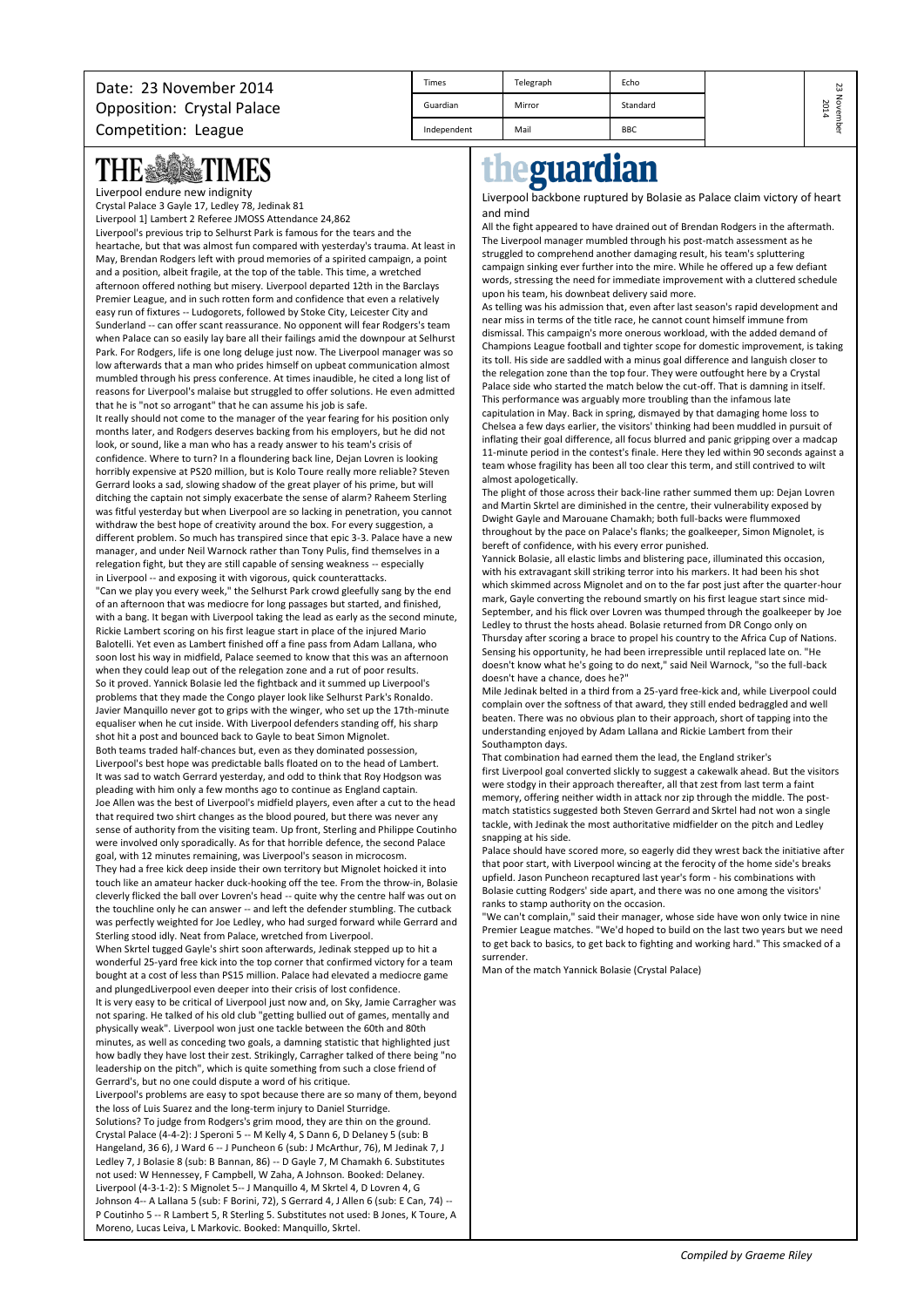| Date: 23 November 2014            | <b>Times</b> | Telegraph | Echo       | 23 |
|-----------------------------------|--------------|-----------|------------|----|
| <b>Opposition: Crystal Palace</b> | Guardian     | Mirror    | Standard   | 20 |
| Competition: League               | Independent  | Mail      | <b>BBC</b> | ወ  |

# The **Mail**

SINKING FEELING GRIPS RODGERS; Liverpool boss must get tough after Palace prey on gutless Reds

AS A gauge for Brendan Rodgers to measure Liverpool's regression, it might be quite accurate. No better at the back than they were six months ago, much worse up front and utterly devoid of belief.

At least, when they somehow converted a three-goal lead into a six-goal draw at Crystal Palace in May, they were in gung-ho pursuit of the goals to bring the title to Anfield for the first time in 20 years. Again they took the lead at Selhurst Park, but it was all downhill after Rickie Lambert had hit the target on 91 seconds, and again they conceded three, with Neil Warnock reaching for the salt to declare his disappointment at not scoring more. Dwight Gayle levelled before halftime and Palace's heavily-bearded midfield warriors Joe Ledley and Mile Jedinak scored a goal each in a frenzied three-minute spell near the end of a rain-soaked game.

Gayle and Ledley owed theirs to Yannick Bolasie, outstanding on the left, where he tormented illprotected Liverpool full back Javier Manquillo, while Jedinak's was a stunning free-kick from 25 yards. Palace danced in delight as they sprang out of the Barclays Premier League's bottom three to within two points of their visitors, who next travel to Bulgaria to face Ludogorets in the Champions League. Rodgers must stop this rotten run, even if that means sacrificing principles and making unpopular selections. It will be a real test of his judgment. His team have lost four in a row and have not won in the league since mid-October.

Six months ago, Liverpool were fresh, flamboyant and sure to score goals but the sale of Luis Suarez, form dips and injuries have left them miles from that standard. Rodgers has lost the balance and rhythm which made Liverpool so entertaining. He has lost the menace in attack but not the vulnerability at the back or the nagging questions about character and leadership, which Sportsmail's Jamie Carragher aired on Sky TV. Without Daniel Sturridge or Mario Balotelli, Lambert started and scored his first Liverpool goal when Adam Lallana caught Palace's former Liverpool full back Martin Kelly napping.

Lambert collected it with the outside of his right foot and drove the ball low past Julian Speroni. 'It could have knocked the stuffing out of us,' said Warnock. 'You could see they were determined from the way they started and the way they celebrated that goal. But you can score too early. We'd have done most teams today. I'm disappointed we didn't score more, really.' Liverpool were not helped by the fact Joe Allen cut his head and twice needed to leave the pitch for patching up. Gayle equalised in the second of those short spells.

Bolasie charged forward, accepting the invitation to shoot from Liverpool's central defenders, who decided not to squeeze out. His effort zipped across the wet surface and thumped into a post.

With his pace and instinct, Gayle was first to the rebound, beating Martin Skrtel in a foot race, and turned it into the net.Liverpool, having held their lead for only 10 minutes, were beset by doubt. Palace detected blood, refusing to allow them time to settle and pass, quickly in position to punish any touch not perfect.

The slippery conditions helped them prey on Liverpool's nerves and Bolasie relished the space available out wide, due to Liverpool's slender formation. It was an Simon Mignolet made a terrific save from Bolasie, a drive which skidded up when Gayle might have blocked his view. Manquillo recovered to block from Bolasie after a neat one-two with Jason Puncheon at the end of a sweeping counter-attack. Bolasie sliced another shot wide before the break after Puncheon had slid a pass behind Manquillo.

Liverpool dominated possession but without penetration. They rarely got behind a Palace defence which lost Damien Delaney through injury in the first half. Lambert twice headed crosses wide and Steven Gerrard tried his luck from long range only to find his efforts mocked by the Selhurst crowd.

Raheem Sterling contributed little beside a couple of rejected penalty appeals. There were 12 minutes left in a disjointed second half when Mignolet dragged a free-kick into touch. From the throw, Bolasie collected a flick, hooked the ball over his head and muscled past Dejan Lovren. He looked up and pulled a cross into the path of Ledley, who finished first time with his left foot.

Selhurst was still bouncing when Selhurst Park Attendance: 24,862 Jedinak curled in the third from a free-kick conceded by Skrtel. It was a fourth goal in seven games for the Palace skipper and the joy was complete for Palace. The pain deepened for Liverpool. EURO WATCH

LUDOGORETS remain five points behind leaders CSKA Sofia in the Bulgarian league after a 1-1 draw on Saturday saw two red and seven yellow cards. Rodgers' men will have to watch midfielder Fabio Espinho who scored an excellent freekick.

(4-2-3-1) TEAM AVERAGE 6.45 Speroni 6 Kelly 6 Dann 7 Delaney 6 Hangeland 36 6 Ward 6 Jedinak 7 Ledley 7 Puncheon 6 McArthur 75 Chamakh 6.5 Bolasie 8 ?? Bannan 84 Gayle 6.5 3 Gayle 17 Ledley 78 Jedinak 81 1 CRYSTAL PALACE LIVERPOOLLambert 2 Subs not used Hennessey, Johnson, Zaha, Campbell Manager Neil Warnock 7 Booked Hangeland Man of the match Yannick Bolasie (4- 3-2-1) TEAM AVERAGE 5.77 Mignolet 6.5 Manquillo 5 Skrtel 6 Lovren 5 Johnson 5.5 Lallana 6 Borini 70 5 Gerrard 6 Allen 6.5 Can 72 5 Coutinho 6 Sterling 5 Lambert 6 Subs not used Jones, Toure, Moreno, Leiva, Markovic Manager Brendan Rodgers 6 Booked Skrtel Referee Jon Moss 6

# **The Daily Telegraph**

Liverpool flaws laid bare again by Palace Crystal Palace 3 Gayle 17, Ledley 78, Jedinak 81

Liverpool 1 Lambert 2 Att: 24,862

By the end of another damaging visit here, Liverpool were being serenaded by Crystal Palace fans with: "Can we play you every week?" Liverpool's title dream was wrecked here with a draw in May and the decline this season has been quickened by Dwight Gayle, Yannick Bolasie and company.

Liverpool are closer to the relegation positions than the Champions League slots and the management of Brendan Rodgers is being increasingly questioned. A team in transition risk becoming a team in retreat. Just as they folded last time, Liverpool again lacked leadership, dynamism and defensive resolve and organisation. Having been so close to a 19th title in May, Liverpool now trail leaders Chelsea by 18 points. How they miss the departed Luis Suarez and the injured Daniel Sturridge. As the season falls into winter's cold grip, Liverpool's top scorers are Steven Gerrard and Raheem Sterling - with three in all competitions. Liverpool's woes run deeper than a paucity of goals, though.

The prolific firepower of last season masked flaws at the back which have not been rectified. Liverpool's defence resembles a collection of strangers, bereft of communication and co-ordination. Javier Manquillo and Glen Johnson were caught out by Bolasie and Jason Puncheon. Dejan Lovren is a shadow of his commanding Southampton self and endured a particularly wretched afternoon. Martin Skrtel could easily have been dismissed, such was his panicky response to the electric movement of Gayle in particular. Liverpool's full-backs push so high that the centre-halves can get dragged wide with painful consequences. For those who have long admired Gerrard's heavyweight contributions, it is sad to see the Liverpool captain fading, the 34-year-old now akin to an ageing gladiator taking on one fight too many. The way Puncheon left him for dead at one point must have been alarming for Liverpool fans to behold. Almost as unsettling was the sight of Sterling struggling to find his old zest.

Joe Allen, Adam Lallana and Rickie Lambert all strived hard - and Lambert took his deserved chance to lead the line and score in the absence of the injured Mario Balotelli - but Liverpool are so low on confidence, so vulnerable to rapid counterattacks. Palace's starting XI cost PS12.85million. Their best player against Liverpool, Bolasie, was recruited for around PS150,000, had slept little after flying back from Yaounde and Kinshasa where he helped DR Congo to qualify for the Africa Cup of Nations yet he kept running at Liverpool, causing them sustained grief. Liverpool looked the ones with jet lag.

Gayle set Palace back PS6million from Peterborough United in 2013 and it appeared a hefty outlay at the time for a player only just emerged from non-League, but he is maturing quickly. Playing the lone front-runner, Gayle held the ball up well, linked with team-mates and scored his fourth goal in three games against Liverpool. Palace controlled midfield through Joe Ledley and Mile Jedinak, who both struck in the second half, adding to Gayle's opener.

Jedinak has just returned from Japan with Australia yet looked as fresh as if he had spent international week at a spa in leafy Surrey. He scored the type of freekick that used to be second nature to Gerrard.

Rodgers at some point has a huge decision to make on his captain, namely about the new contract. Rodgers needs to improve his recruiting, investing money more wisely. He left Selhurst Park looking and sounding down but also needs to remember that he is a talented manager, who overachieved last season, and whose players will be looking to him for leadership.

This is no time for introspection and self-doubt; Rodgers needs to exude defiance and transmit the message that he remains the man with the plan as well as the notebook. He could have been forgiven for entering one of English football's most raucous arenas with a sense of trepidation. It was here last May that Rodgers's side threw away a threegoal lead and although the draw took them top, Manchester City had that game in hand, a vastly superior goal difference and the keys to the title deeds. Six of those starting here were involved that fateful night, Simon Mignolet, Johnson, Gerrard, Allen, Sterling and Philippe Coutinho, who came off the bench in May, yet they began positively. After 89 seconds, Lallana looked up and drove a beautiful ball from right to left over the top for Lambert, who was already on the move, already anticipating Lallana's intentions. Timing his run to get ahead of Martin Kelly, Lambert controlled the ball elegantly before calmly placing it past Julian Speroni. The England international, 32, turned away smiling and was soon mobbed by his team-mates, Gerrard leading the charge to congratulate the popular No9.

Lambert's own celebration spoke of his delight at finally being given a proper opportunity and also reflecting his deep affinity with the club from his boyhood days in Kirkby. Liverpool glee did not last long. As the rain lashed down, as Bolasie and Gayle began building up speed and the Holmesdale Road home of noise began cranking up the volume, Palace tore into Liverpool. After 17 minutes, Johnson and Lovren were far too slow in reacting to Bolasie's surge. Gifted space, Bolasie let fly, his strike cannoning off Mignolet's right-hand upright. Now it was Skrtel being too sluggish. Gayle, by contrast, was so sharp, again showing the importance of following up shots as he coolly poached the equaliser. Bolasie continued to concern Rodgers's defence. Cutting in from the left, again given too much room to manoeuvre, Bolasie fired in a shot that Mignolet saw late but still managed to push away.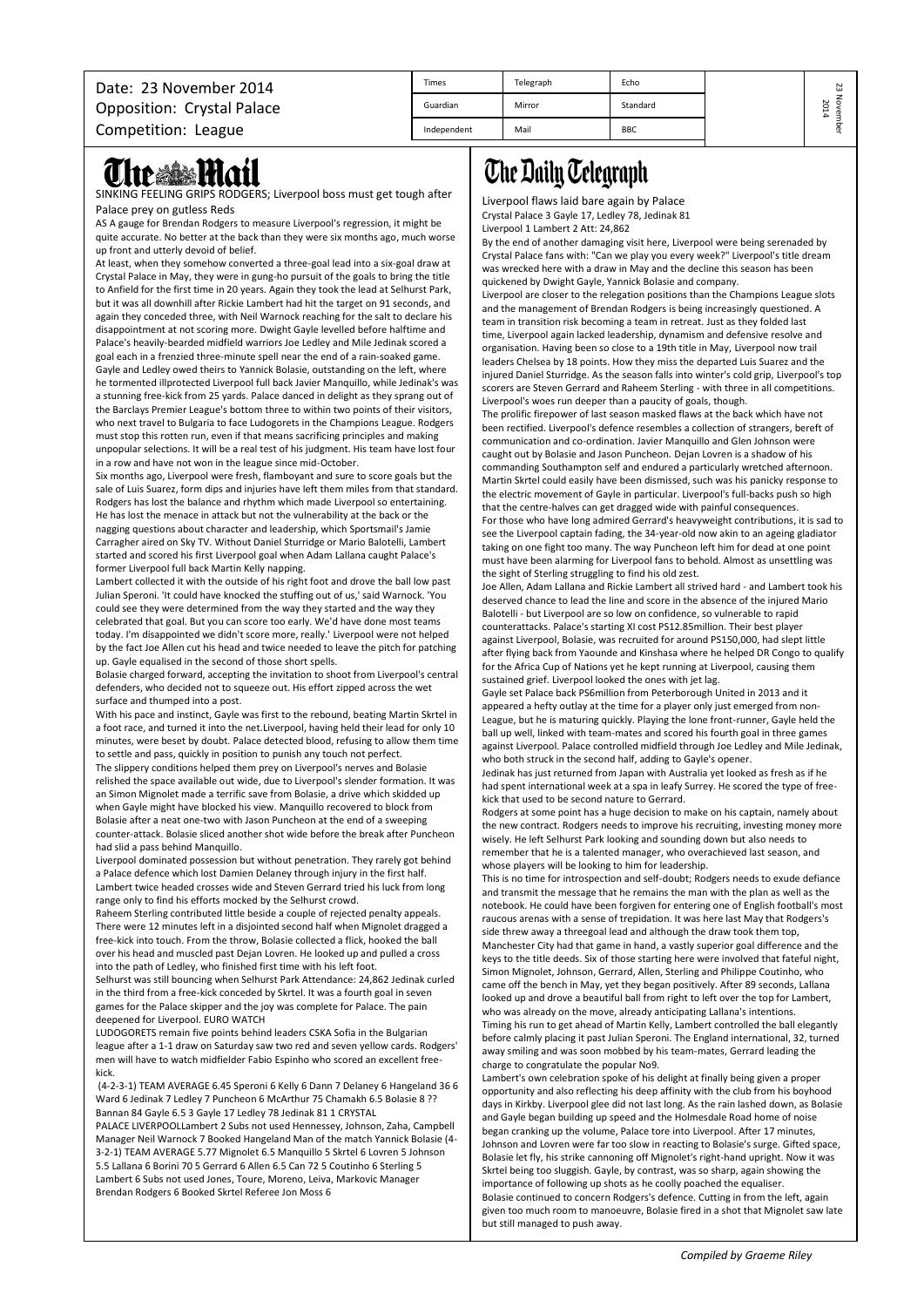| Date: 23 November 2014            | Times       | Telegraph | Echo       | 23 |
|-----------------------------------|-------------|-----------|------------|----|
| <b>Opposition: Crystal Palace</b> | Guardian    | Mirror    | Standard   | 20 |
| Competition: League               | Independent | Mail      | <b>BBC</b> | ₾  |

Liverpool enjoyed plenty of possession but Palace continued to threaten on the break in the second half. Jedinak's shot was blocked by the hard-working Allen. Rodgers looked on, appearing calm whatever his inner frustrations. Neil Warnock was far more animated, the Palace manager celebrating wildly in the rain as the game turned his team's way with 12 minutes remaining. Again, Liverpool's defending was abject. Lovren was totally deceived by Bolasie's juggling act, lifting the ball over the centre-half, and racing towards the box. Bolasie cut the ball back perfectly for Ledley, who stroked it home from 15 yards. Four minutes later, Warnock resembled a manic air guitarist as Palace struck again. Skrtel fouled Gayle again, tugging his shirt, somehow escaping another yellow, but Jedinak punished Liverpool, lifting in a majestic freekick. Selhurst Park was almost shaking in its foundations. Liverpool left badly shaken, again.

## THEY **INDEPENDENT**<br>Palace curse returns to show how far Liverpool have fallen

In south London rain yesterday, Brendan Rodgers will have been hard pressed to recall a time when his Liverpool team bus would be applauded into Anfield by huge throngs of fans who believed they were on the brink of a historic achievement. That dream started to unravel at Selhurst Park in May and six months on they returned to the scene of that catastrophe to discover just how far they had fallen.

The answer was bleak for Rodgers, who looked a very different manager to the one who spent so much of last season on the touchline smiling and applauding a sparkling title challenge. Soaked and despondent yesterday, he did not even use his full complement of substitutes, and when he came into his post-match press conference after a third straight league defeat, he pulled no punches.

This was, he said, "nowhere near the level expected" from a team "low on confidence", but it was the manner of the Liverpoolmanager that told its own story. He looked shattered. A young coach who knows how much a part confidence has played in his team's rise, this time he could offer no more assurances - just the promise that he would work hard at finding the solutions. The suggestion from Jamie Carragher in the Sky Sports studio was that it might take more than hard work. He said that Liverpoolneeded better players. They are only five points off Manchester United in fourth place and yet, the way they are playing now, it feels like it could be three times that.

As for Crystal Palace, a goal behind within two minutes, this was a first league win in six that always seemed to be coming, even if the final two goals from Joe Ledley and then Mile Jedinak arrived in the final 12 minutes. Neil Warnock's two midfield dogs of war finished Liverpool off but it was the game's outstanding player, Yannick Bolasie, who found the space for the breakthrough that led to the second. Rodgers did not have a player to match him.

Palace were tenacious; Liverpool too often timid. In the aftermath, Rodgers defended Raheem Sterling but the timing of the 19-year-old's current dip in form is deeply unfortunate for their manager. Philippe Coutinho barely left a mark on the game while Adam Lallana, who had a good first half, faded badly after the break and was substituted.

Liverpool still rely so much on Steven Gerrard and this was not one of his best days. His shooting was off-beam and his occasional vulnerability was typified by a moment in the second half when he was robbed by Jason Puncheon. Against a team as full of running as Palace, who were dangerous on the counter-attack, the former England captain often looked isolated.

Nowhere were Liverpool's inadequacies expressed more than in the way they conceded the second goal. Simon Mignolet booted the ball straight into touch. From the throw-in Bolasie left Dejan Lovren face down on the wet turf, having easily outmuscled the centre-half by the touchline. What Lovren was doing out there, only he knows. In the area, Ledley finished neatly and there was only going to be one outcome to the game.

It had all begun so well for Liverpool, given the lead by Rickie Lambert in only his second Premier League start of the season. Lambert's first goal for the club should have been an occasion of great joy for the Liverpudlian but not much has gone well for him this season and this was no different. Other than a first-half header from Joe Allen's cross, he barely threatened again.

Less than two minutes into the game Lambert caught the former Liverpool rightback Martin Kelly cold with a run down the left channel that left the Palace defender unsure whether to chase or intercept.

Lallana's ball over the Palace defence was decisive, dropping over Kelly. Lambert took it right, into the box, with his first touch and shot inside the near post as Julian Speroni went the other way. If anything, it seemed to embolden Palace. "You can score too early, you know," Warnock said later, and the problem

for Liverpool was that was truly their best moment of the game. They struggled all afternoon with Bolasie, a great left-wing galloper, who can

cover the length of the pitch as quickly as anyone in the league. The equaliser came on 17 minutes when he cut in on his right foot, and struck the ball against a post. As it came back, Dwight Gayle reacted sharply, beating Martin Skrtel to the ball and hitting a shot that went in off Mignolet.

Gayle has gained five of his nine career Premier League goals against Liverpool. When he scored, Allen was off the pitch having treatment to a cut to his head that would not stop bleeding. A minor detail, but it does no team any favours to play

#### with just 10.

Bolasie had their next best chance of the half, an exchange with Gayle after the former had carried the ball from almost his own area. On that occasion, Javier Manquillo got across to get a foot on the shot and deflect it wide.

Without wishing to dwell on the second half too much, it would be fair to say that it was low on quality or incident until the final 12 minutes. First there was Bolasie's fine work to get free down the right and cross for Ledley to score. Then, Skrtel conceded a central free-kick with a blatant shirt tug on Gayle. "He's been doing that for years," Carragher despaired on Sky.

Even so, it needed a good footballer to score from that kind of distance and Jedinak is more than just a tackler with a folk musician's beard. He executed the free-kick beautifully, lifting the ball inside Mignolet's left post with a big right-toleft swing. When one considers the cost of this Liverpool team, that was the best moment of individual skill all afternoon.

There is no sign yet that the anxiety at Liverpool may affect the manager's position, but Rodgers admitted afterwards that no one is impervious to results. These situations tend to escalate quickly, however, and right now there is no obvious sign of the pressure easing.



### BAD ALL OVER

THEY waving banne team b Selhur THEY haven't yet started waving 'Welcome To Hell' banners at the Liverpool team bus when it arrives at Selhurst Park. But 'Crysta Rodge threehopes But here at the scene of 'Crystanbul' - where Brendan Rodgers' side surrendered a three-goal lead and their title hopes last May - Liverpool suffered a fourth straight defeat and slipped over the precipice towards a full-blown crisis.

suffered and slip toward Th Lon Had hap 'Gso n This corner of South London is their own personal Hades. Crystal Palace's happy-clappy anthem of 'Glad All Over' is the soundtrack to their nightmares.

In their fluorescent yellow kits, Liverpool y trooped off yesterday like a crew of weather-beaten trawlerman in the lashing rain.

Rodgers made the worrying claim his side lacked togetherness and admitted he is not bombproof if results continue like this. Such talk can be self-perpetuating. Six months ago, the Liverpool boss arrived here as a messiah; now he is presiding over a mess. Jamie Carragher insisted his old club lack leadership.

How they could do with such a Scouse lionheart back in their defence. Late goals from Joe Ledley and Mile Jedinak, the midfield lookalikes with the Andrea Pirlo beards, sentenced Liverpool to defeat after Rickie Lambert had netted his first goal for them, only to be pegged back by a Dwight Gayle equaliser. But this is not the Palace side squarebashed to within an inch of their lives by Sergeant Major Pulis for a heroic relegation escape last term.

Then again, this is certainly nothing like the Liverpool team which sauntered so close to the title last spring.

Problems are manifest and glaring - their back-four is a ragbag collection of apparent strangers, their talisman Steven Gerrard is creaking alarmingly and without Daniel Sturridge, they lack a top-class finisher.

They were scared witless by Yannick Bolasie, the Congolese wideman who set up two goals.

And they head to Bulgaria to face Ludogorets on Wednesday with their Champions League future and perhaps their season on the line. With the Mario Balotelli circus sidelined because of a groin strain, Lambert took swift advantage of a rare start.

Neither Lambert nor Adam Lallana have exactly torched the fields of Anfield since arriving in the summer but it took just 91 seconds for the duo to prove their old Southampton understanding had not broken down. Lallana spotted the big man's run, round the back of rightback Martin Kelly, and conjured a crossfield pass which caught the Palace defence flat-footed, leaving Lambert to cut in and slot past Julian Speroni.

But there is too much wrong with this Liverpool side for them to capitalise on such a perfect start.

After four months together at the heart of Liverpool's defence, Martin Skrtel and Dejan Lovren steadfastly refuse to look like two men who have been previously introduced.

They backed off and panicked when Bolasie sprinted at them, allowing him to drill one against the inside of a post, with Gayle reacting quicker than Skrtel to snap up the rebound and equalise on 17 minutes. Volume levels were rising and Neil

Warnock was purple-faced with rage when a throw-in was incorrectly awarded to Liverpool. Old age has never brought a sense of perspective to this man, God love him.

But Liverpool simply could not live with Bolasie.

With his back to goal on the left, the wideman kippered Lovren, lifting the ball over him, turning and cutting back for Ledley to slam home 12 minutes from time. Liverpool had a borderline penalty shout turned down when Raheem Sterling fell under a challenge from Joel Ward.

But on 81 minutes, Skrtel hauled down Gayle and Jedinak curled in a peach of a free-kick from 25 yards. The Croydon Coliseum was rocking, just like last season. In hell and high water, Liverpool were sunk again.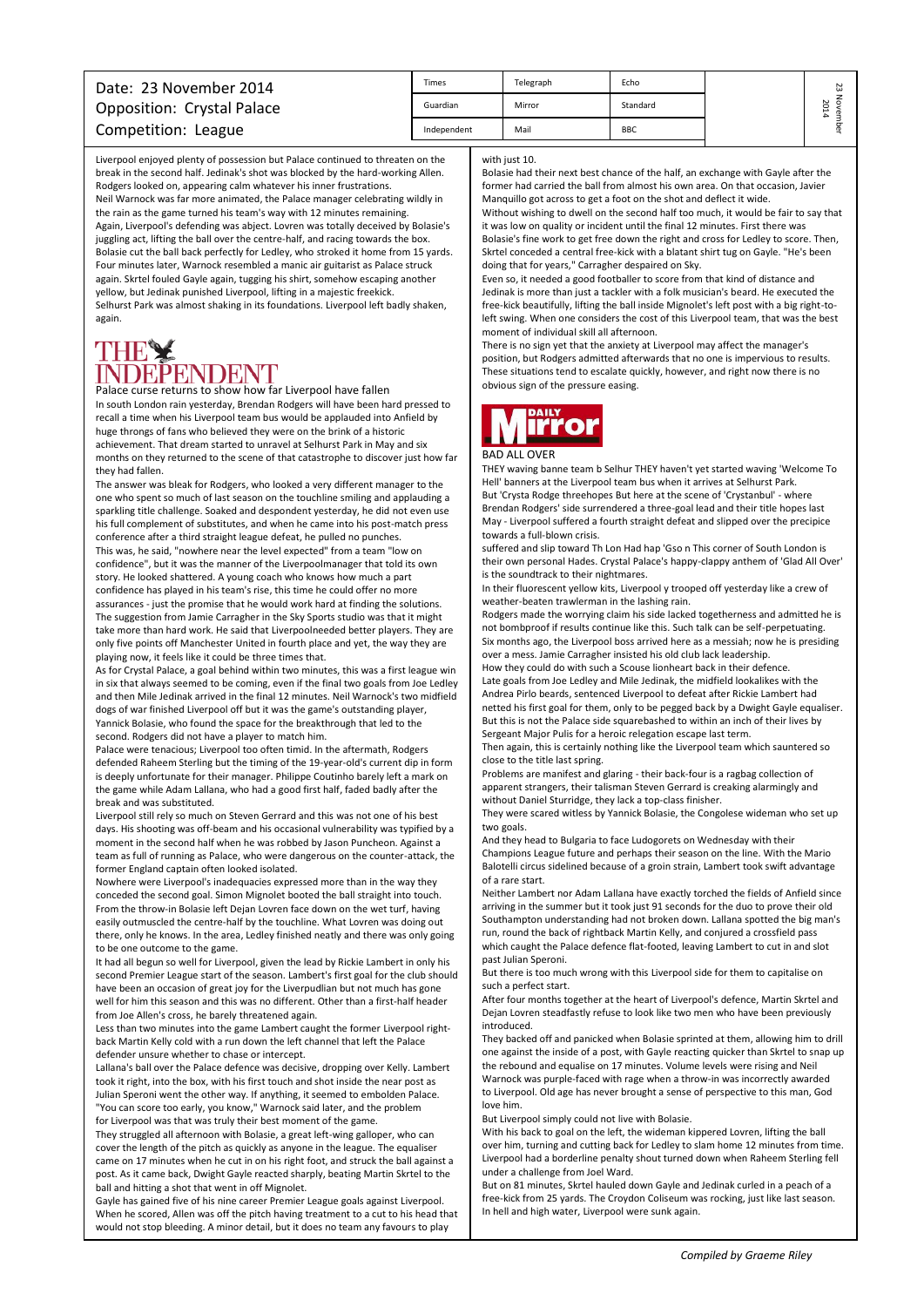Date: 23 November 2014 Opposition: Crystal Palace Competition: League

| <b>Times</b> | Telegraph | Echo       |  |
|--------------|-----------|------------|--|
| Guardian     | Mirror    | Standard   |  |
| Independent  | Mail      | <b>BBC</b> |  |



Reds suffer sixth league defeat of the season

[Liverpool](http://www.liverpoolecho.co.uk/all-about/liverpool-fc) slid to a sixth league defeat of the season as they surrendered an early lead to lose 3-1 at [Crystal Palace.](http://www.liverpoolecho.co.uk/all-about/crystal-palace-fc) Rickie Lambert's second-minute goal, his first for the club, had put the Reds in command at Selhurst Park, but Dwight Gayle equalised before half time. And after an abject second half, late efforts from Joe Ledley and Mile Jedinak condemned the visitors to yet another loss, and will surely prompt more questions for manager Brendan Rodgers to have to answer. Liverpool have now lost as many league games as in the whole of last season, and are mired in the bottom half of the Premier League table. Furthermore, the manner of this defeat was an all-too-familiar one, with defensive frailties matched by attacking inadequacies and a collective lack of confidence and composure. Rodgers, for his part, remains defiant, and steadfast in his belief that things will turn for his side. The poor results and performances, however, are stacking up against him. By the end of this match, his mood will have been as bleak as the South London weather. Unable to find a team, or a system, which works, he is trying to find solutions; his starting line-up here showed four changes – some enforced, some not – from their last outing, defeat to Chelsea a fortnight ago. There was a start for Adam Lallana, with Joe Allen preferred to Emre Can and Javier Manquillo in at right back, with Glen Johnson shifted across to the opposite flank. For Lambert, though, this was the opportunity he has craved. With Mario Balotelli and Daniel Sturridge sidelined, it was left to the 32-year-old to spearhead the Reds' attack. And inside 90 seconds, he had delivered for his manager. It was a goal made by Lallana, who clipped a beautiful diagonal pass into the striker's run, and Lambert was able to expertly control and finish past Julian Speroni for his first Liverpool strike. The relief, and joy, on his face as he celebrated spoke volumes.

It was a goal which should have settled the visitors' nerves, but in Gayle Palace possess a player with a knack of upsetting the Reds, and on 17 minutes he did so again. He was alert to react first after Yannick Bolasie's skimming 20-yard strike had hit Simon Mignolet's right-hand upright. It was his fourth goal in three appearances, and just 87 minutes, against Liverpool.

It was also, like so many others conceded this season, one that showcased all of the Reds' defensive shortcomings, with Dejan Lovren, Martin Skrtel and, arguably, Mignolet all potentially culpable. It was Bolasie who was causing the majority of Liverpool's problems, the winger seeing another 20-yard effort well watched by Mignolet, who pushed it away low to his left on the half-hour mark. The Congolese winger, though, remained a permanent threat with his pace, pushing Manquillo back and ensuring the visitors could not relax, even in possession. Lambert, meanwhile, had two headed chances, first from a Gerrard free-kick, then from a nicely-flighted cross from Allen. Stretching for both, however, he could not find the target. Nor could Gerrard, stepping forward to shoot from distance on 36 minutes, as Liverpool looked to regain a degree of control. Bolasie, though, was keeping them honest, with one counter attack stopped only by a desperate, but well-timed, challenge from Manquillo in his own penalty area. Mignolet was then needed to field a deflected effort from Joel Ward, and Bolasie blasted wildly off target in first-half stoppage time, as the home side finished in the ascendency. After the interval Gerrard sent a free-kick off target, while Skrtel was unable to convert after Speroni had flapped at a corner.

Liverpool's threat, though, was nothing like sustained, the wet conditions doing little to help the accuracy of their passing, or the quality of their defending. The latter was evidenced by bookings for Skrtel and Manquillo, both after they had managed to get on the wrong side of their man in dangerous positions. Fortunately, neither discretion proved costly. Palace continued to apply pressure, with Bolasie in particular prominent. Mignolet did well to gather a dangerous cross from Gayle on 70 minutes, with Marouane Chamakh waiting to pounce. Manquillo wasted a decent chance at the other end soon after, sidefooting tamely wide after a probing run from the willing-but-wasteful Philippe Coutinho. It proved costly, as 12 minutes from time Palace grabbed the lead. Joe Ledley was the scorer, sidefooting home from 12 yards from a Bolasie cut back. The goal had come, however, after Mignolet had smashed a free kick straight out of play from near to his own corner flag. If that was bad, it got worse within three minutes. Skrtel was penalised, perhaps harshly, for pulling Gayle's shirt, and from the resulting free kick Jedinak bent a brilliant 25-yard effort into Mignolet's top lefthand corner. Gerrard tried to do likewise at the other end, but sent his effort over the bar. It summed up a poor afternoon for the skipper. His side's efforts were perhaps best summed up by a late chance that fell to Fabio Borini. The substitute, predictably, could not take it.

CRYSTAL PALACE (4-4-2): Speroni, Kelly, Dann, Delaney (Hangeland 36), Ward, Bolasie (Bannan 86), Jedinak, Ledley, Puncheon (McArthur 76), Chamakh, Gayle Not used: Hennessey, Johnson, Zaha, Campbell Cards: Hangeland Goals: Gayle (17), Ledley (78), Jedinak (81)

LIVERPOOL (4-2-3-1): Mignolet, Manquillo, Skrtel, Lovren, Johnson, Gerrard, Allen (Can 74), Lallana (Borini 72), Coutinho, Sterling, Lambert

Not used: Jones, Toure, Moreno, Lucas, Markovic

Cards: Skrtel, Manquillo Goals: Lambert (2)

Referee: Jon Moss

# London<br>**Vening**

Yannick Bolasie inspires comeback win as Eagles climb out of drop zone In the mud and rain in south London it will not have been just the defeat that caused Brendan Rodgers to retreat, brooding, into his dugout - it will have been the sheer mediocrity of his team's performance.

When they came to Selhurst Park last May there was much that was impressive about Rodgers' side even though it all ended in tears. Six months on and today they just look like they could be beaten by any side in the league; struggling on a run of one win in their last five games in the division and with no certainty that it will end anytime soon.

It was a dreadful second half that came to life in the last 12 minutes when Neil Warnock's two midfield dogs of war, Joe Ledley and then Mile Jedinak scored to put Rodgers' team out of their misery. It had been coming, with the away side gradually running out of ideas in attack and their manager less than keen on trying to change much in the way of his attack.

Rodgers will have been bitterly disappointed with the contribution of his creative players like Raheem Sterling and Philippe Coutinho who barely left a mark on the game. Adam Lallana had a good first half but faded badly after the break and was substituted. Liverpool still rely so much on Steven Gerrard and this was not one of his best afternoons. His shooting was off-beam and his occasional vulnerability was typified by a moment in the second half when he was robbed by Jason Puncheon.

Nowhere more were Liverpool's inadequacies expressed in the way they conceded the killer second goal, when Yannick Bolasie, the game's best attacking player, left Dejan Lovren face down on the wet turf having easily out-muscled the centre-half out by the touchline. What was Lovren doing out there? Only he knows, but Bolasie served up the ball for Ledley to score and Liverpool were never going to get back in it.

Liverpool are still only five points off Manchester United in fourth place, which is by no means an impossible gap, but signs of a resurgence are hard to spot. This was a game in which they took the lead within two minutes through Rickie Lambert yet rarely looked like winning.

As for Palace, it was just their second home win of the season but did wonders for their league position, moving them up to 15 ahead of Hull City before their game with Spurs. There was a bite about them that Liverpool did not have and in Bolasie there was always danger.

It was the ideal start for Liverpool with the goal from Lambert on this just his second Premier League start of the season. Less than two minutes into the game he caught the former Liverpool right-back Martin Kelly cold with a run down the left channel that left the Palace defender unsure whether to chase or intercept Lallana's ball over the Palace defence was decisive and well-struck, dropping over Kelly. Lambert took it right, into the box with his first touch and he shot inside the near post as Julian Speroni went the other way. It was Lambert's first goal for the club he joined in the summer, and while it has taken a long time to arrive you could see in the celebrations how glad his team-mates were for him. That did not make life any simpler for Liverpool who were up against a tenacious home side that refused to be disheartened by such a bad start. Palace's team looks much the same as the one that Tony Pulis fine-tuned to survive in the Premier League last season and, with some justification, they do not feel an

inferiority complex against Rodgers' side. Bolasie, a great left wing galloper, can cover the length as quick as anyone in the league and it was he who Liverpool struggled to contain for much of the game. The equaliser came on 17 minutes when he cut in on his right, struck the ball without much warning and hit the post. As it came back, Dwight Gayle reacted the sharpest, beating Martin Skrtel to the ball and hitting a shot that went in off Simon Mignolet.

It was the first time that Gayle had scored since the famous game against Liverpool in May last season and five of his nine career Premier League goals have come against the club. When he scored, Joe Allen was off the pitch having treatment to a cut to his head that would not stop bleeding. A minor detail in the great scheme of things but it does no team any favours to play with just ten. Otherwise, Palace grew into the game and Bolasie had their next best chance of the half, an exchange with Gayle after the former had carried the ball from almost his own area when a Liverpool free-kick was cleared. On that occasion, Javier Manquillo got across to get a foot on the shot and deflect it wide. The Palace goals came at the end of a second half without much finesse to it. Ledley scored from Bolasie's ball into the centre, then Skrtel conceded a free-kick in a central position on 82 minutes. Jedinak executed it beautifully, fading the ball inside Migolet's left-post with a big right to left swing. More heartbreak at Selhurst Park for Liverpool, although this time the problems it presented show no immediate sign of being solved.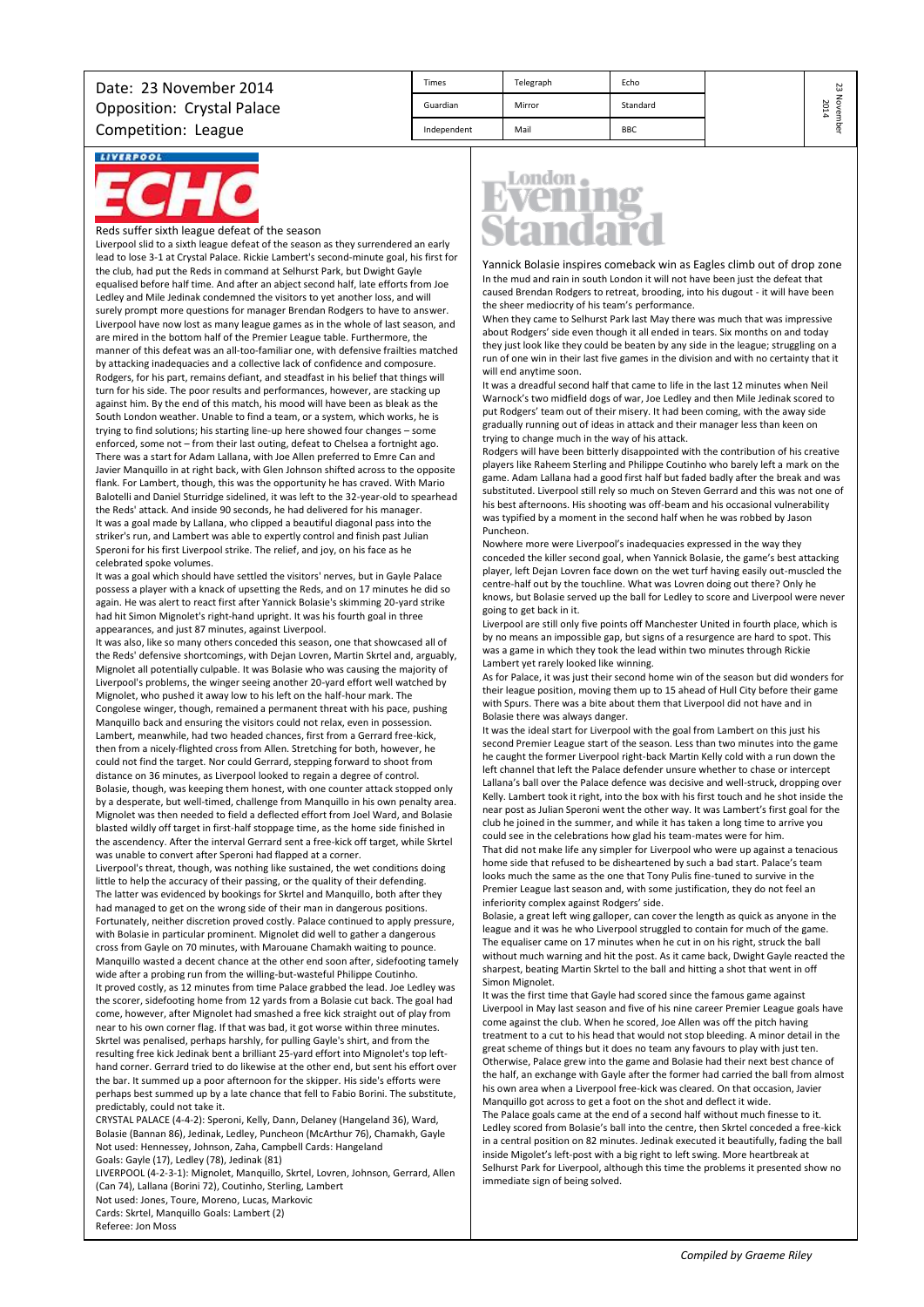| Date: 23 November 2014     | Times       | Telegraph                                                                                                                                                                                                                                                                                                                                                                                                                                                                                                                                                                                                                                                                                                                                                                                                                                                                                                                                                                                                                                                                                                                                                                                                                                                                                                                                                                                                                                                                                                                                                                                                                                                                                                                                                                                                                                                                                                                                                                                                                                                                                                                                                                                                                                                                                                                                                                                                                                                                                                                                                                                                                                                                                                                                                                                                            | Echo       |                     |
|----------------------------|-------------|----------------------------------------------------------------------------------------------------------------------------------------------------------------------------------------------------------------------------------------------------------------------------------------------------------------------------------------------------------------------------------------------------------------------------------------------------------------------------------------------------------------------------------------------------------------------------------------------------------------------------------------------------------------------------------------------------------------------------------------------------------------------------------------------------------------------------------------------------------------------------------------------------------------------------------------------------------------------------------------------------------------------------------------------------------------------------------------------------------------------------------------------------------------------------------------------------------------------------------------------------------------------------------------------------------------------------------------------------------------------------------------------------------------------------------------------------------------------------------------------------------------------------------------------------------------------------------------------------------------------------------------------------------------------------------------------------------------------------------------------------------------------------------------------------------------------------------------------------------------------------------------------------------------------------------------------------------------------------------------------------------------------------------------------------------------------------------------------------------------------------------------------------------------------------------------------------------------------------------------------------------------------------------------------------------------------------------------------------------------------------------------------------------------------------------------------------------------------------------------------------------------------------------------------------------------------------------------------------------------------------------------------------------------------------------------------------------------------------------------------------------------------------------------------------------------------|------------|---------------------|
| Opposition: Crystal Palace | Guardian    | Mirror                                                                                                                                                                                                                                                                                                                                                                                                                                                                                                                                                                                                                                                                                                                                                                                                                                                                                                                                                                                                                                                                                                                                                                                                                                                                                                                                                                                                                                                                                                                                                                                                                                                                                                                                                                                                                                                                                                                                                                                                                                                                                                                                                                                                                                                                                                                                                                                                                                                                                                                                                                                                                                                                                                                                                                                                               | Standard   | 23 November<br>2014 |
| Competition: League        | Independent | Mail                                                                                                                                                                                                                                                                                                                                                                                                                                                                                                                                                                                                                                                                                                                                                                                                                                                                                                                                                                                                                                                                                                                                                                                                                                                                                                                                                                                                                                                                                                                                                                                                                                                                                                                                                                                                                                                                                                                                                                                                                                                                                                                                                                                                                                                                                                                                                                                                                                                                                                                                                                                                                                                                                                                                                                                                                 | <b>BBC</b> |                     |
|                            | it.         | Liverpool endured another miserable trip to Crystal Palace as two late goals gave<br>the south London club their third win of the season.<br>The Reds, whose title bid last season was damaged by a 3-3 draw at Selhurst Park,<br>took the lead through Rickie Lambert's strike in the second minute.<br>But Dwight Gayle equalised after Yannick Bolasie's shot came off a post.<br>Joe Ledley then slotted Palace in front before Mile Jedinak converted a free-kick<br>from 25 yards.<br>The look on the faces of the Liverpool players after the third goal wasreminiscent<br>of that night in May when they threw away a 3-0 goal lead, a result which<br>effectively ended their title hopes.<br>But while that side were applauded for their heroics of last season, few are<br>eulogising about this current incarnation.<br>They have now lost three consecutive league matches and have only won once in<br>five in the league. They are 18 points behind leaders Chelsea, and at the moment<br>Europe, never mind the title, seems to be a distant dream.<br>Questions will be asked, such as: do Liverpool need to buy a striker in January?<br>Should manager Brendan Rodgers drop Steven Gerrard? And what has happened<br>to the form of Raheem Sterling?<br>Gerrard was wayward with his shooting and failed to impose any sort of influence<br>in midfield, while Sterling, who appealed for a penalty, appears to have lost the<br>sharpness he displayed at the start of the season.<br>The match could not have started any better for the Reds when striker Lambert,<br>in for the injured Mario Balotelli, scored his first goal for the club when he<br>controlled a ball from Lallana and finished calmly.<br>But they held on to the lead for only 16 minutes, when Gayle, who twice scored in<br>that 3-3 draw, tapped in after fierce strike from the exceptional Bolasie cannoned<br>off a post.<br>The match settled down into a more of a rhythm, with Liverpool having the lion's<br>share of possession and Palace trying to catch them on the counter.<br>But apart from the goal, the visitors failed to hit the target again. And the only<br>other real chance for the Reds was when Lambert headed over at the far post.<br>Palace were more direct and it paid dividends.<br>Their second goal resulted from a marvellous piece of skill on the right from<br>Bolasie, who turned two markers before pulling back the ball for Ledley to score.<br>And Palace completed a splendid win eight minutes from time when Australia<br>midfielder Jedinak curled a superb free-kick beyond the reach of Simon Mignolet.<br>The win pulls the Eagles out of the bottom three, but no doubt manager Neil<br>Warnock would have been more pleased with the manner in which they managed |            |                     |